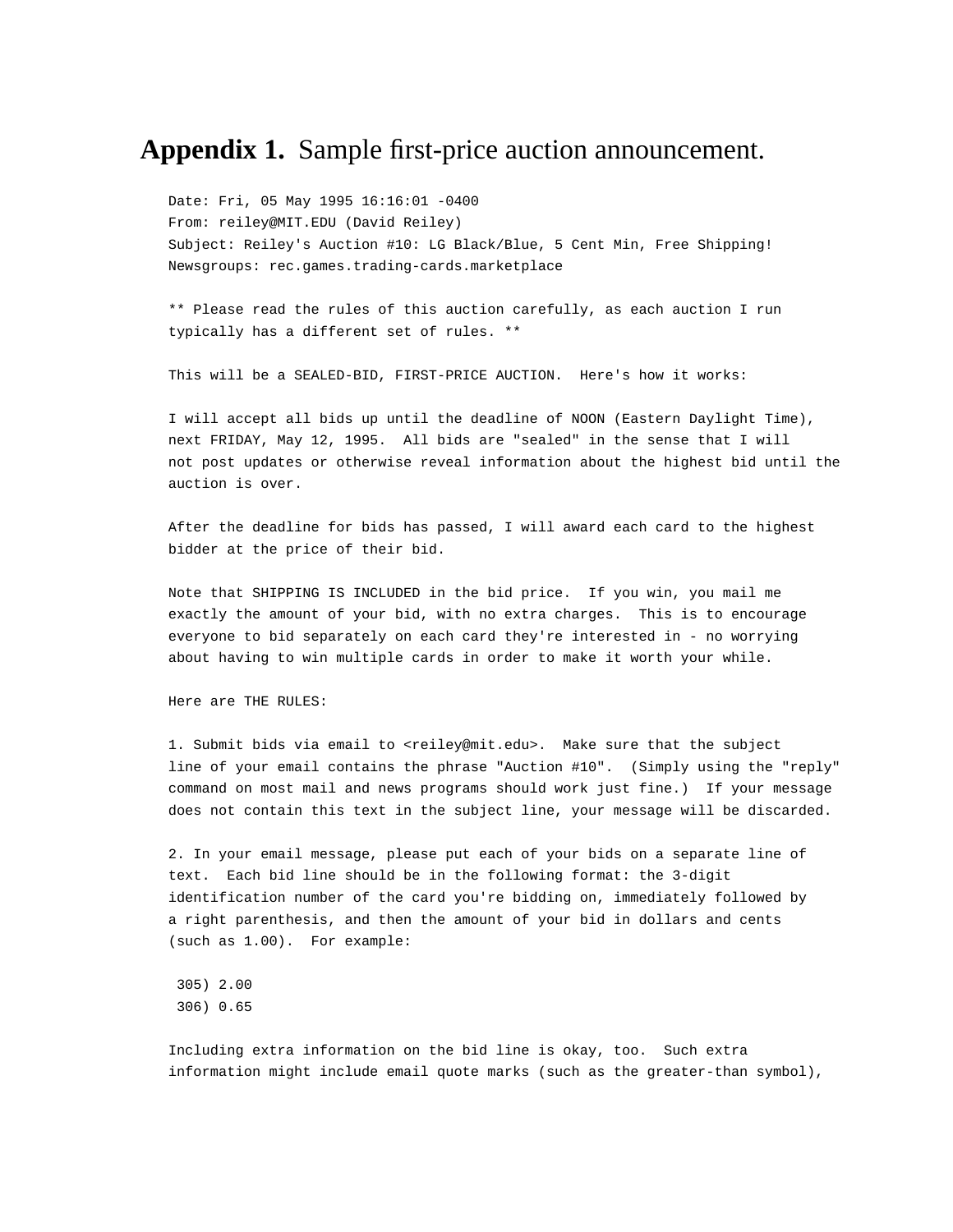the card name, condition, etc. You may include anything that makes bidding easier for you, EXCEPT that your bid amount should be the only price-formatted number which appears on that line. In other words, no other number containing a decimal point should appear on that line.

For example, the following are also perfectly valid bids:

 > 305) Ghosts of the Damned U1 Blk M 2.00 > 306) Demonic Torment 0.65

Bids that do not conform to these rules will be discarded. Here are examples of INVALID bids:

>305) Ghosts of the Damned  $$2$  [no decimal point] 306 ) Demonic Torment 0.65 [space between the 6 and the right parenthesis]

3. All bids must be in US currency, and must also satisfy the following:

 a. Bids under 1 dollar must be even multiples of a nickel (\$0.05). b. Bids from 1 to 5 dollars must be even multiples of a dime (\$0.10). c. Bids from 5 to 10 dollars must be even multiples of a quarter (\$0.25). d. Bids from 10 to 20 dollars must be even multiples of a 50 cents (\$0.50). e. Bids over 20 dollars must be even multiples of a dollar (\$1.00).

4. The auction closes on Friday, May 12, 1995, at noon (EDT). Any bids received after that time will be ignored. All cards receiving a bid of at least five cents will be sold at that point to the highest bidder. In the case of a tie, the winner will be the person whose bid was received first.

5. The winning bidder will be notified by email, and will be asked to pay the amount of his/her bid via US check or money order.

6. This payment will include free shipping within the United States, via first class mail. The cards will be wrapped in plastic sheaths and packed in cardboard for protection. All cards will be shipped within one week after the receipt of payment.

7. While this is a real auction for real cards, you should know that I plan to use data on the bids in this auction for economic research. In no case will individual bidders be identified in this research; anonymity will be preserved. By bidding in this auction, you indicate your consent to have your bid be used in economic research. If you do not approve of this, you have the right not to participate in this auction. Should you have any questions or concerns about the use of data from this auction in academic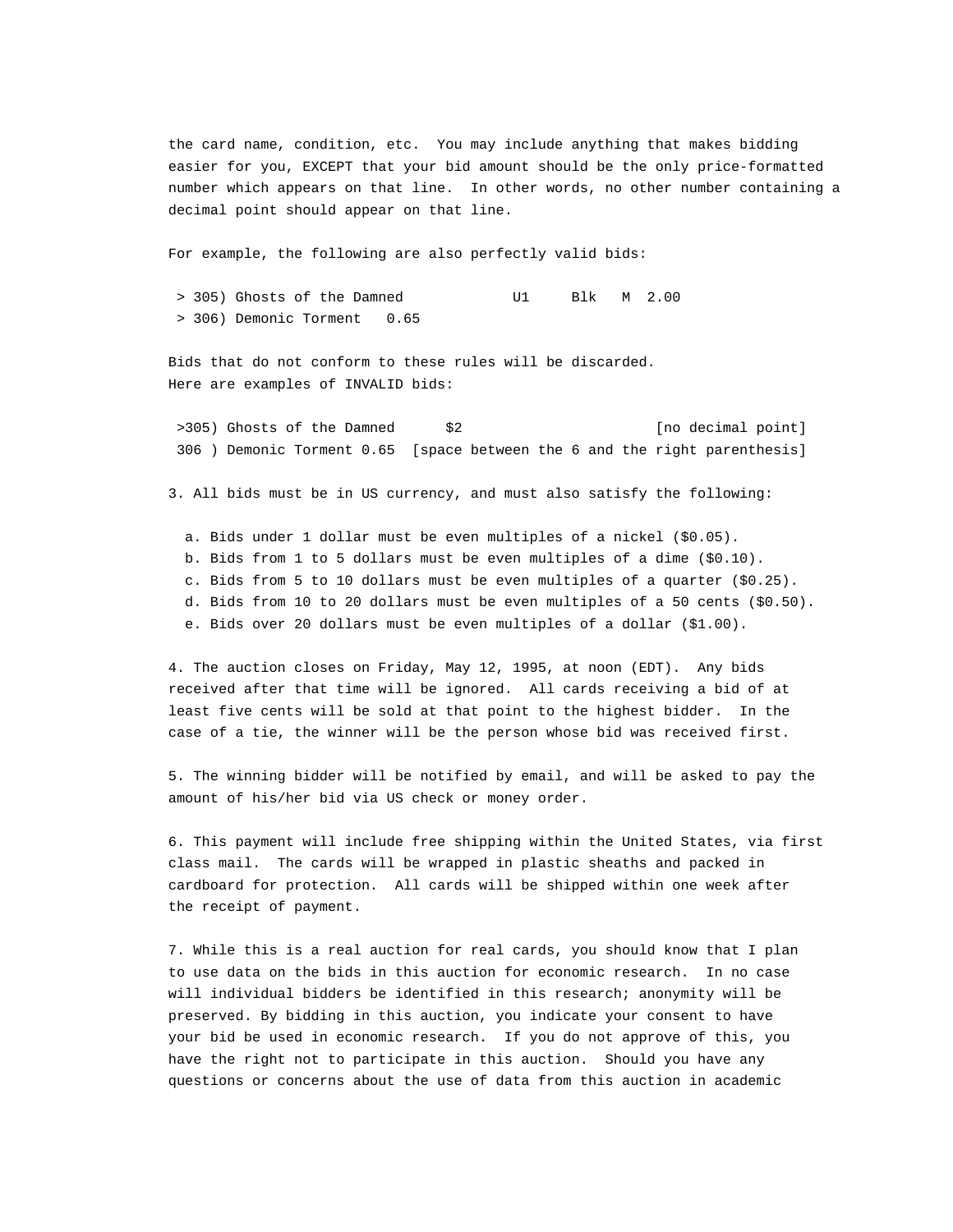research, please contact the chair of the COUHES committee at MIT by phone at 617-253-6787.

That's it! Enjoy the auction. Good luck, and thanks for participating!

Here is the LIST OF CARDS for auction. All are from the LEGENDS expansion:

| ID   | Card Name                     | Rarity Color Cond |      |   |
|------|-------------------------------|-------------------|------|---|
|      | 001) Abomination              | U1                | Blk  | М |
|      | 002) All Hallow's Eve         | $\mathbb R$       | Blk  | М |
|      | 003) Blight                   | U1                | Blk  | М |
|      | 004) Carrion Ants             | R                 | Blk  | М |
|      | 005) Chains of Mephistopheles | R                 | Blk  | М |
|      | 006) Cosmic Horror            | R                 | Blk  | М |
|      | 007) Cyclopean Mummy          | C2                | Blk  | М |
|      | 008) Darkness                 | C1                | Blk  | М |
|      | 009) Demonic Torment          | U1                | Blk  | М |
|      | 010) Evil Eye of Orms-By-Gore | U1                | Blk  | М |
|      | 011) Fallen Angel             | U1                | Blk  | М |
|      | 012) Ghosts of the Damned     | C2                | Blk  | М |
|      | 013) Giant Slug               | C2                | Blk  | М |
|      | 014) Glyph of Doom            | C2                | Blk  | М |
|      | 015) Greed                    | R                 | Blk  | М |
|      | 016) Headless Horseman        | C1                | Blk. | М |
|      | 017) Hell Swarm               | C1                | Blk  | М |
|      | 018) Hell's Caretaker         | R                 | Blk  | М |
|      | 019) Hellfire                 | R                 | Blk. | М |
|      | 020) Horror of Horrors        | U1                | Blk  | М |
|      | 021) Imprison                 | $\mathbb R$       | Blk  | М |
|      | 022) Infernal Medusa          | U1                | Blk  | М |
|      | 023) Jovial Evil              | $\mathbb R$       | Blk  | М |
|      | 024) Lesser Werewolf          | U1                | Blk  | М |
|      | 025) Lost Soul                | C2                | Blk  | М |
|      | 026) Mold Demon               | R                 | Blk  | М |
|      | 027) Nether Void              | R                 | Blk  | М |
|      | 028) Pit Scorpion             | C2                | Blk  | М |
|      | 029) Quagmire                 | U1                | Blk  | М |
|      | 030) Shimian Night Stalker    | U1                | Blk  | М |
|      | 031) Spirit Shackle           | C1                | Blk  | М |
|      | 032) Syphon Soul              | C2                | Blk  | М |
|      | 033) Takklemaggot             | U1                | Blk  | М |
|      | 034) The Abyss                | R                 | Blk  | М |
| 035) | The Wretched                  | R                 | Blk  | М |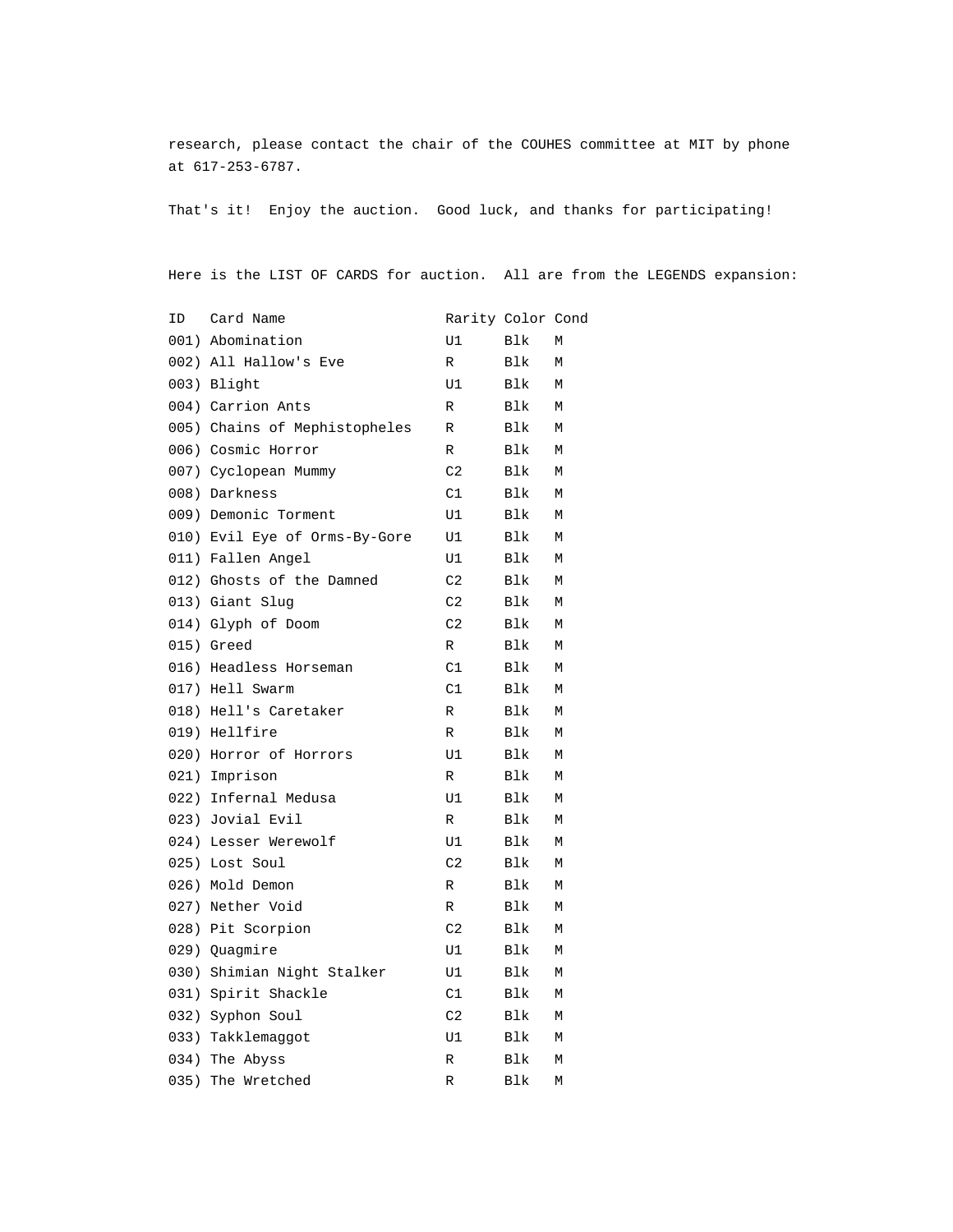|      | 036) Touch of Darkness           | U1             | Blk | М |
|------|----------------------------------|----------------|-----|---|
|      | 037) Transmutation               | C1             | Blk | М |
|      | 038) Underworld Dreams           | U1             | Blk | М |
|      | 039) Vampire Bats                | C <sub>2</sub> | Blk | М |
|      | 040) Walking Dead                | C1             | Blk | М |
|      | 041) Wall of Putrid Flesh        | U1             | Blk | М |
|      | 042) Wall of Shadows             | C2             | Blk | М |
|      | 043) Wall of Tombstones          | U1             | Blk | М |
|      | 044) Black Common Set (15 cards) | C              | Blk | М |
|      | 045) Acid Rain                   | R              | Blu | М |
|      | 046) Anti-Magic Aura             | C1             | Blu | М |
|      | 047) Azure Drake                 | U1             | Blu | М |
|      | 048) Backfire                    | U1             | Blu | М |
|      | 049) Boomerang                   | C2             | Blu | М |
|      | 050) Brine Hag                   | U1             | Blu | М |
|      | 051) Devouring Deep              | C <sub>2</sub> | Blu | М |
|      | 052) Dream Coat                  | U1             | Blu | М |
|      | 053) Elder Spawn                 | R              | Blu | М |
|      | 054) Enchantment Alteration      | C1             | Blu | М |
|      | 055) Energy Tap                  | C2             | Blu | М |
|      | 056) Field of Dreams             | R              | Blu | М |
|      | 057) Flash Counter               | C <sub>2</sub> | Blu | М |
|      | 058) Flash Flood                 | C2             | Blu | М |
|      | 059) Force Spike                 | C2             | Blu | М |
|      | 060) Gaseous Form                | C1             | Blu | М |
|      | 061) Glyph of Delusion           | C1             | Blu | М |
|      | 062) In the Eye of Chaos         | R              | Blu | М |
|      | 063) Invoke Prejudice            | R              | Blu | М |
|      | 064) Juxtapose                   | R              | Blu | М |
|      | 065) Land Equilibrium            | R              | Blu | Μ |
|      | 066) Mana Drain                  | U1             | Blu | М |
|      | 067) Part Water                  | U1             | Blu | М |
| 068) | Psionic Entity                   | R              | Blu | М |
| 069) | Psychic Purge                    | C1             | Blu | М |
| 070) | Puppet Master                    | U1             | Blu | М |
|      | 071) Recall                      | R              | Blu | М |
| 072) | Relic Bind                       | U1             | Blu | М |
| 073) | Remove Soul                      | C2             | Blu | М |
| 074) | Reset                            | U1             | Blu | Μ |
| 075) | Reverberation                    | R              | Blu | М |
| 076) | Sea King's Blessing              | U1             | Blu | М |
| 077) | Segovian Leviathan               | U1             | Blu | Μ |
| 078) | Silhouette                       | U1             | Blu | Μ |
| 079) | Spectral Cloak                   | U1             | Blu | Μ |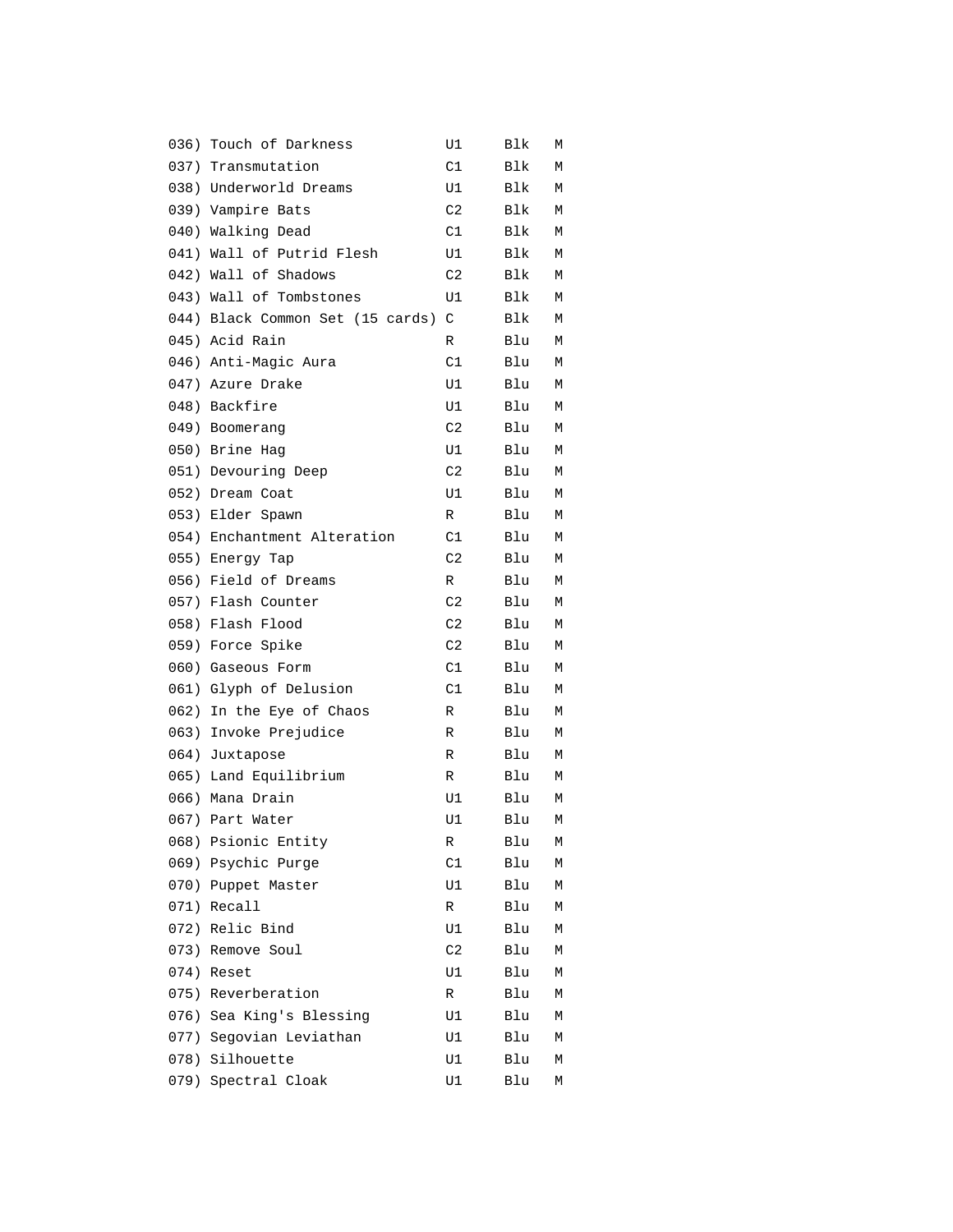| 080) Telekinesis                  | R  | Blu | M |
|-----------------------------------|----|-----|---|
| 081) Teleport                     | R  | Blu | M |
| 082) Time Elemental               | R  | Blu | M |
| 083) Undertow                     | U1 | Blu | M |
| 084) Venarian Gold                | C1 | Blu | M |
| 085) Wall of Vapor                | C2 | Blu | M |
| 086) Wall of Wonder               | U1 | Blu | M |
| 087) Zephyr Falcon                | C2 | Blu | M |
| 088) Blue Common Set (15 cards) C |    | Blk | M |

```
 END OF LIST
```
Key to Card Types and Conditions:

C = Common C1 = Common (printed once per sheet of commons) C2 = Common (twice as common as C1, printed twice per common sheet) C4 = Common (four times as common as C1) C11= Common (eleven times as common as C1) U = Uncommon U1 = Uncommon (printed once per sheet of uncommons) U2 = Uncommon (twice as common as U1) U3 = Uncommon (three times as common as U1) R = Rare Lnd = Land Art = Artifact Blk = Black Blu = Blue Gre = Green  $Red = Red : }$ Whi = White M = Mint NM = Near Mint (never played, but has tiny blemishes from handling) E = Excellent (played a few times, has small scuff marks) If you are unfamiliar with some of these cards, you can get information about any Magic card (spell type, power, toughness, artist's name, etc.) from the following Internet sources: http://www.itis.com:80/deckmaster/magic/cardinfo/

```
ftp://marvin.macc.wisc.edu/pub/deckmaster/card.info/lists.w.spoilers/
```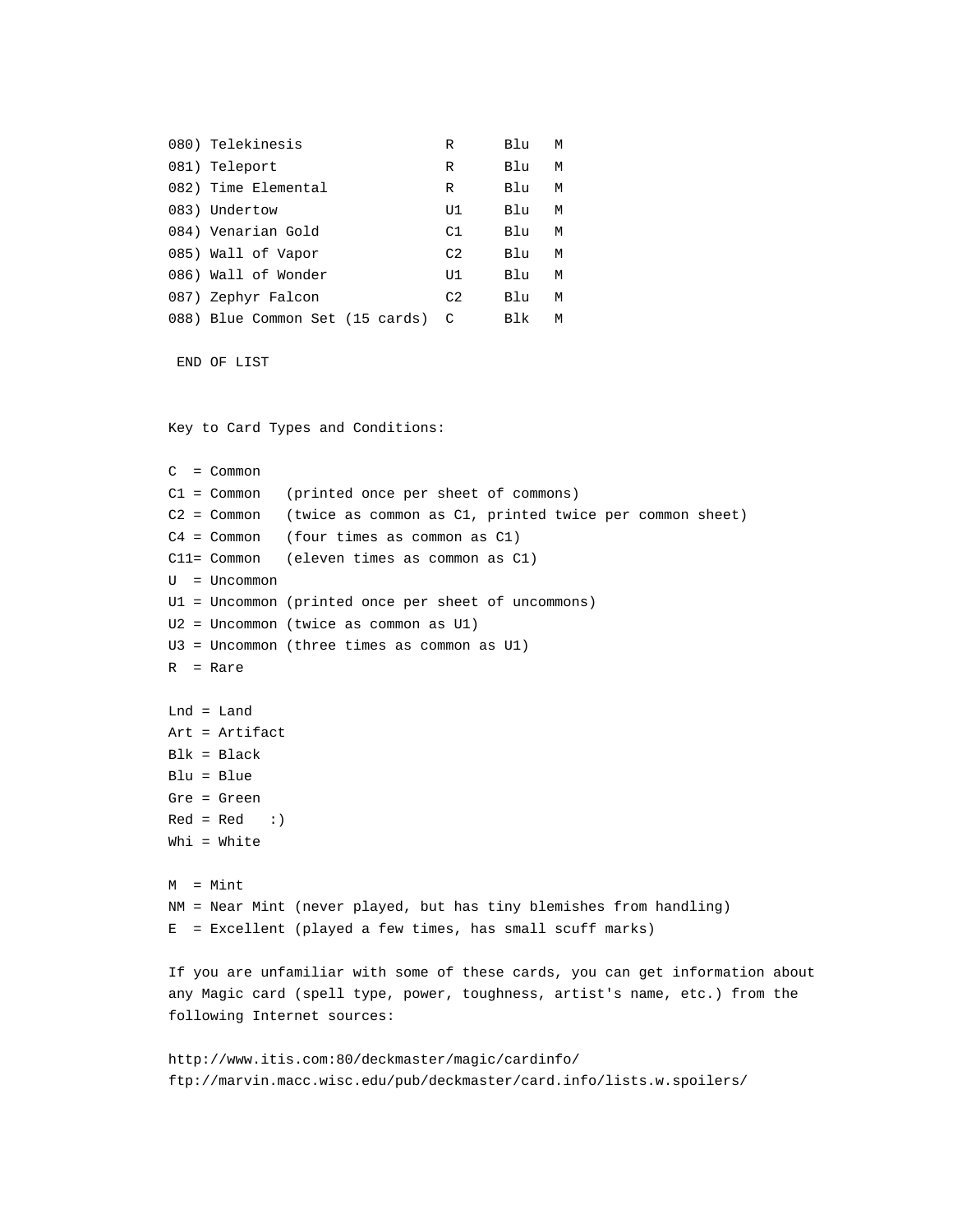Remember to send any bids, comments, or questions about the cards or the rules of this auction to <reiley@mit.edu>.

Thanks!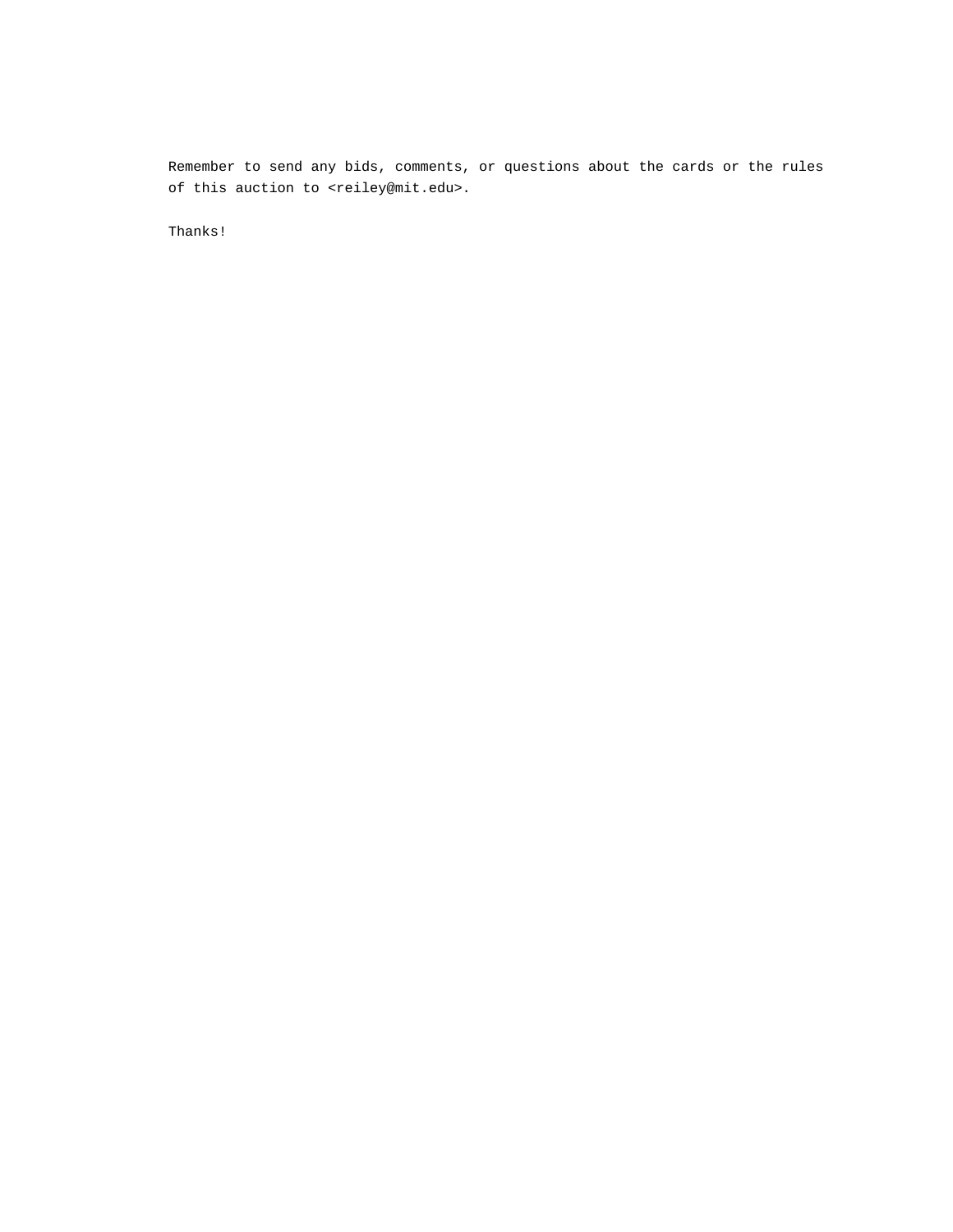## **Appendix 2.** Sample Dutch auction update.

Date: Fri, 19 May 1995 14:36:45 -0400 To: reiley@MIT.EDU (Dave Reiley) From: reiley@MIT.EDU (Dave Reiley) Subject: Reiley's Auction #12: Black/Blue Legends - Update #2

This is a DUTCH auction, which is the auction format traditionally used to sell tulip bulbs in Holland. Here's how it works:

By contrast with an ordinary (English-style) auction, in which the prices of the cards rise over time, this is an auction in which the prices of the cards FALL over time. The price of the card begins rather high and falls each day until someone is willing to bid. The first person to bid gets the card at the price that was posted that day.

Note that SHIPPING IS INCLUDED in the bid price. If you win, you mail me exactly the amount of your bid, with no extra charges. This is to encourage everyone to bid separately on each card they're interested in - no worrying about having to win multiple cards in order to make it worth your while.

If you are interested in participating in this auction, PLEASE EMAIL ME to let me know! I will then put you on the list of people to receive daily email updates of the price reductions. If I don't hear from you, this is the last email you'll receive about this auction.

Here are THE RULES. Please read them carefully:

1. Prices on unsold cards in this auction will be reduced once per day, Monday through Saturday, typically between noon and 1pm (EDT). The new prices will be announced through two channels: a daily post to the newsgroup <rec.games.trading-cards.marketplace>, and a daily email update to a list of interested bidders. If you are interested in receiving these updates via email, please request via email to <reiley@mit.edu> to be added to the mailing list.

2. When the price has reached the level at which you are willing to bid for the card, submit your bid(s) via email to <reiley@mit.edu>. Make sure that the subject line of your email contains the phrase "Auction #12". (Simply using the "reply" command on most mail and news programs should work just fine.) If your message does not contain this text in the subject line, your message will be discarded.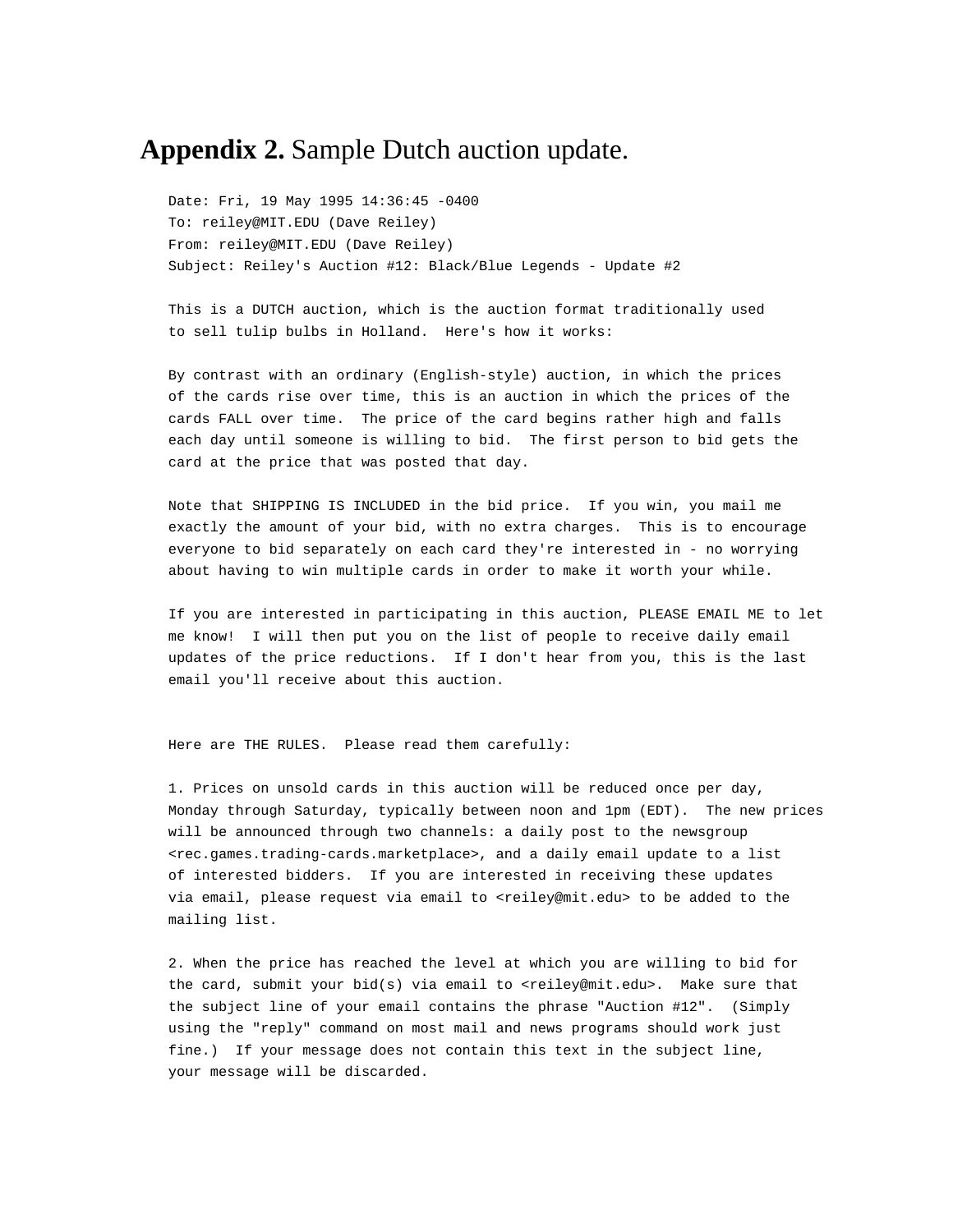3. In your email message, please put each of your bids on a separate line of text. Each bid line should be in the following format: the 3-digit identification number of the card you're bidding on, immediately followed by a right parenthesis, and then the amount of the bid in dollars-and-cents format. (The bid amount is fixed by the current day's prices, but I ask you to include it as a cross-check.) For example:

305) 2.00

306) 0.65

Including extra information on the bid line is okay, too. Such extra information might include email quote marks (such as the greater-than symbol), the card name, condition, etc. You may include anything that makes bidding easier for you; just make sure that each bid is on a separate line.

For example, the following are also perfectly valid bids:

| > 305) Ghosts of the Damned |  | Blk M 2.00 |  |
|-----------------------------|--|------------|--|
| > 306) Demonic Torment 0.65 |  |            |  |

Bids that do not conform to these rules will be discarded. Here are examples of INVALID bids:

>305) Ghosts of the Damned  $$2$  [no decimal point] 306 ) Demonic Torment 0.65 [space between the 6 and the right parenthesis]

4. Any submitted bids which do not contain that day's correct price will be ignored, as will any submitted bids for cards which have already been identified as sold.

5. In subsequent updates, the winner of each card will be identified, so that bidders will know whether they were in fact the first people to bid for their respective cards. To preserve anonymity, each person will be identified only by the part of her email address which appears to the left of the @ sign. If you wish me to keep even that information confidential, please send me a nickname by which I can refer to you in updates.

6. The first bidder to submit a valid bid on any card will win that card. The winner will be asked to pay the amount of her bid, in the form of a US check or money order.

7. This payment will include free shipping within the United States, via first class mail. The cards will be wrapped in plastic sheaths and packed in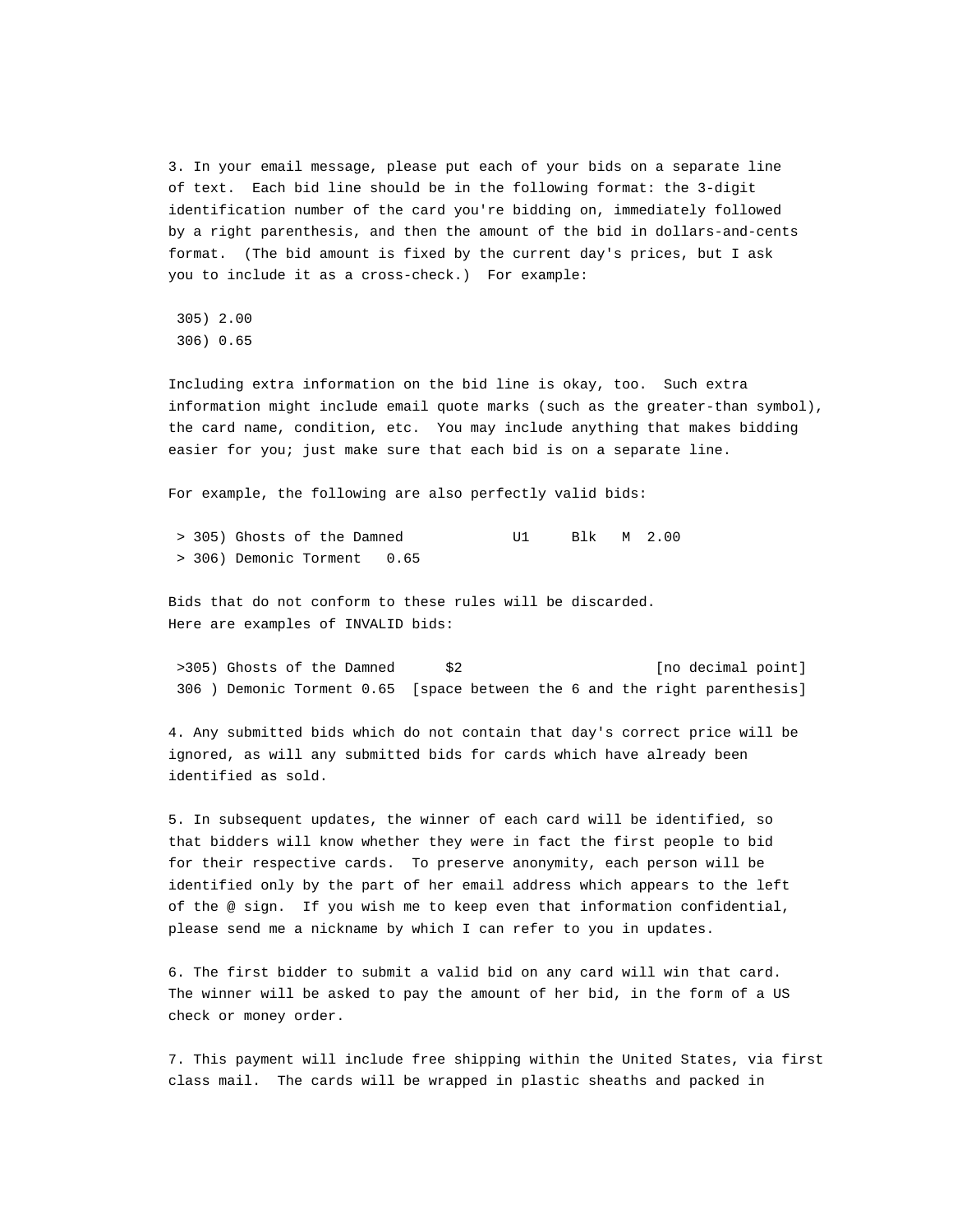cardboard for protection. All cards will be shipped within one week after the receipt of payment.

8. While this is a real auction for real cards, you should know that I plan to use data on the bids in this auction for economic research. In no case will individual bidders be identified in this research; anonymity will be preserved. By bidding in this auction, you indicate your consent to have your bid be used in economic research. If you do not approve of this, you have the right not to participate in this auction. Should you have any questions or concerns about the use of data from this auction in academic research, please contact the chair of the COUHES committee at MIT by phone at 617-253-6787.

That's it! Enjoy the auction. Again, I'm quite serious about the fact that every card will be sold to the highest bidder, no matter how small the bid.

Good luck, and thanks for participating!

Here is the LIST OF CARDS for auction. All are from the LEGENDS expansion:

[Note: any cards marked with a "Winner" have already been sold.]

| ID | Card Name                     |                |            |   | Rarity Color Cond Price | Winner     |
|----|-------------------------------|----------------|------------|---|-------------------------|------------|
|    | 201) Abomination              | U1             | Blk        | M | 2.00                    | Matt.Gomes |
|    | 202) All Hallow's Eve         | $\mathbb{R}$   | Blk        | M | 30.00                   |            |
|    | 203) Blight                   | U1             | Blk        | M | 3.00                    | wneale     |
|    | 204) Carrion Ants             | $\mathbb{R}$   | <b>Blk</b> | M | 20.00                   | michele    |
|    | 205) Chains of Mephistopheles | $\mathbb{R}$   | Blk        | M | 10.50                   |            |
|    | 206) Cosmic Horror            | $\mathbb{R}$   | <b>Blk</b> | M | 7.75                    | michele    |
|    | 207) Cyclopean Mummy          | C <sub>2</sub> | Blk        | M | 0.30                    |            |
|    | 208) Darkness                 | C1             | Blk        | M | 0.75                    | michele    |
|    | 209) Demonic Torment          | U1             | Blk        | M | 1.40                    | ent        |
|    | 210) Evil Eye of Orms-By-Gore | U1             | Blk        | М | 2.60                    | Matt.Gomes |
|    | 211) Fallen Angel             | U1             | Blk        | M | 10.50                   | manatee    |
|    | 212) Ghosts of the Damned     | C2             | <b>Blk</b> | M | 0.35                    | gbwhite    |
|    | 213) Giant Slug               | C <sub>2</sub> | <b>Blk</b> | М | 0.35                    |            |
|    | 214) Glyph of Doom            | C2             | <b>Blk</b> | М | 0.35                    | gbwhite    |
|    | 215) Greed                    | $\mathbb{R}$   | Blk        | M | 5.00                    | kmiyake    |
|    | 216) Headless Horseman        | C1             | Blk        | М | 0.45                    | psharkey   |
|    | 217) Hell Swarm               | C1             | Blk        | М | 0.55                    | gbwhite    |
|    | 218) Hell's Caretaker         | $\mathbb{R}$   | Blk        | M | 21.00                   |            |
|    | 219) Hellfire                 | R              | Blk        | M | 12.50                   | ent        |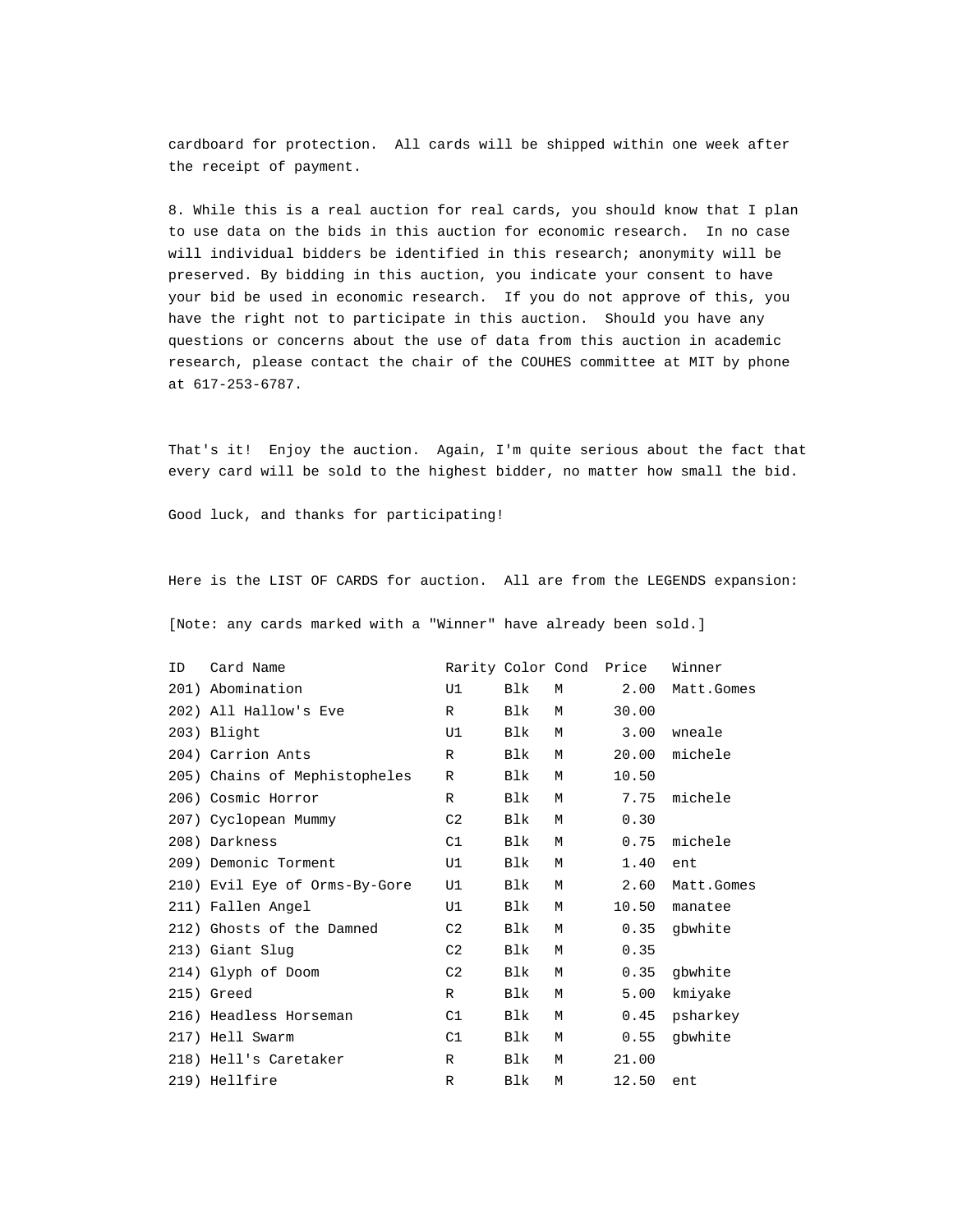```
220) Horror of Horrors U1 Blk M 3.00 michele
... (more cards) ...
286) Zephyr Falcon C2 Blu M 1.00 gbwhite
287) Blue Common Set (15 cards) C Blk M 8.25 snag
  END OF LIST
Key to Card Types and Conditions:
C = Common
C1 = Common (printed once per sheet of commons)
C2 = Common (twice as common as C1, printed twice per common sheet)
C4 = Common (four times as common as C1)
C11= Common (eleven times as common as C1)
U = Uncommon
U1 = Uncommon (printed once per sheet of uncommons)
U2 = Uncommon (twice as common as U1)
U3 = Uncommon (three times as common as U1)
R = Rare
Lnd = Land
Art = Artifact
Blk = Black
Blu = Blue
Gre = Green
Red = Red : }Whi = White
M = MintNM = Near Mint (never played, but has tiny blemishes from handling)
E = Excellent (played a few times, has small scuff marks)
If you are unfamiliar with some of these cards, you can get information about
any Magic card (spell type, power, toughness, artist's name, etc.) from the
following Internet sources:
http://www.itis.com:80/deckmaster/magic/cardinfo/
ftp://marvin.macc.wisc.edu/pub/deckmaster/card.info/lists.w.spoilers/
Remember to send any bids, comments, or questions about the cards or the rules
of this auction to <reiley@mit.edu>.
Thanks!
```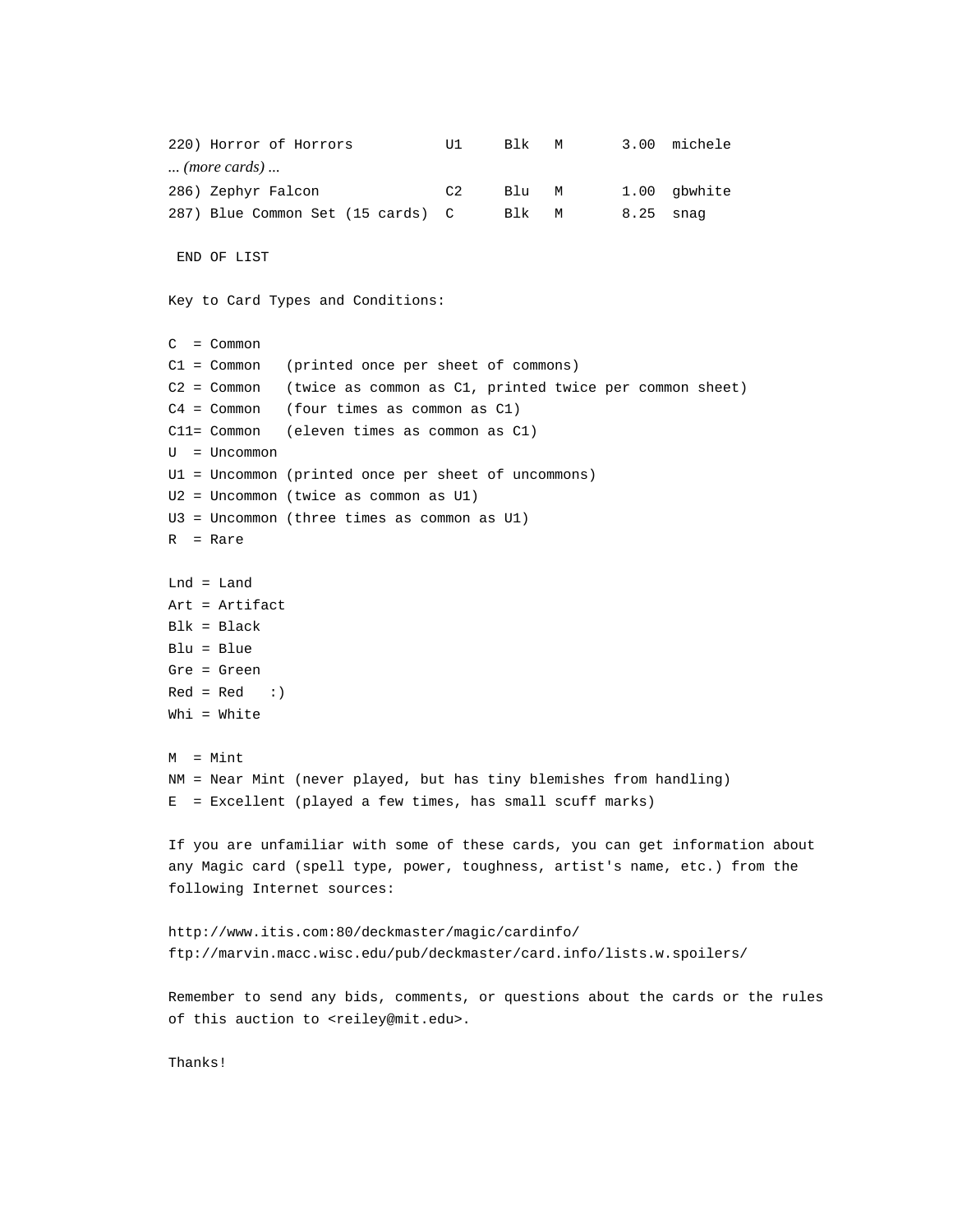## **Appendix 3.** Sample second-price auction announcement.

Date: Thu, 09 Mar 1995 22:41:45 -0500 From: reiley@MIT.EDU (David Reiley) Subject: Reiley's Auction #7: LEGENDS, 5 Cent Minimum, Free Shipping! Newsgroups: rec.games.trading-cards.marketplace Organization: MIT Dept. of Economics

Here's another opportunity to get cards at great prices!

Please read the rules of this auction carefully, as each auction I run typically has a different set of rules.

This will be a sealed-bid, SECOND-PRICE auction. Here's how it works:

I will accept all bids up until the deadline of NOON (Eastern Standard Time), next THURSDAY, March 16,1995. All bids are "sealed" in the sense that I will not post updates or otherwise reveal information about the highest bid until the auction is over.

After the deadline for bids has passed, I will award each card to the highest bidder, but at the price submitted in the bid of the SECOND-HIGHEST bidder.

For example, suppose that I receive 20 different bids on a Demonic Hordes, and that the two highest bids are from Emily Dickinson and Nathaniel Hawthorne. Suppose that Emily bids \$8.00 while Nathaniel bids \$5.50. Then Emily wins the card, and the price she pays is only \$5.50.

One interesting result of this type of scheme is that if you are the only bidder for a particular card, then you get it for FREE! Of course, I'm hoping this won't happen, but I guarantee that I will honor the terms of this auction, and not withdraw a card if the bids are too low.

Also, note that SHIPPING IS INCLUDED in the bid price. If you win, you mail me exactly the amount of the second-highest bid, with no extra shipping charges. This is to encourage everyone to bid separately on each card you're interested in - no worrying about having to win multiple cards in order to make it worth your while.

Here are THE RULES: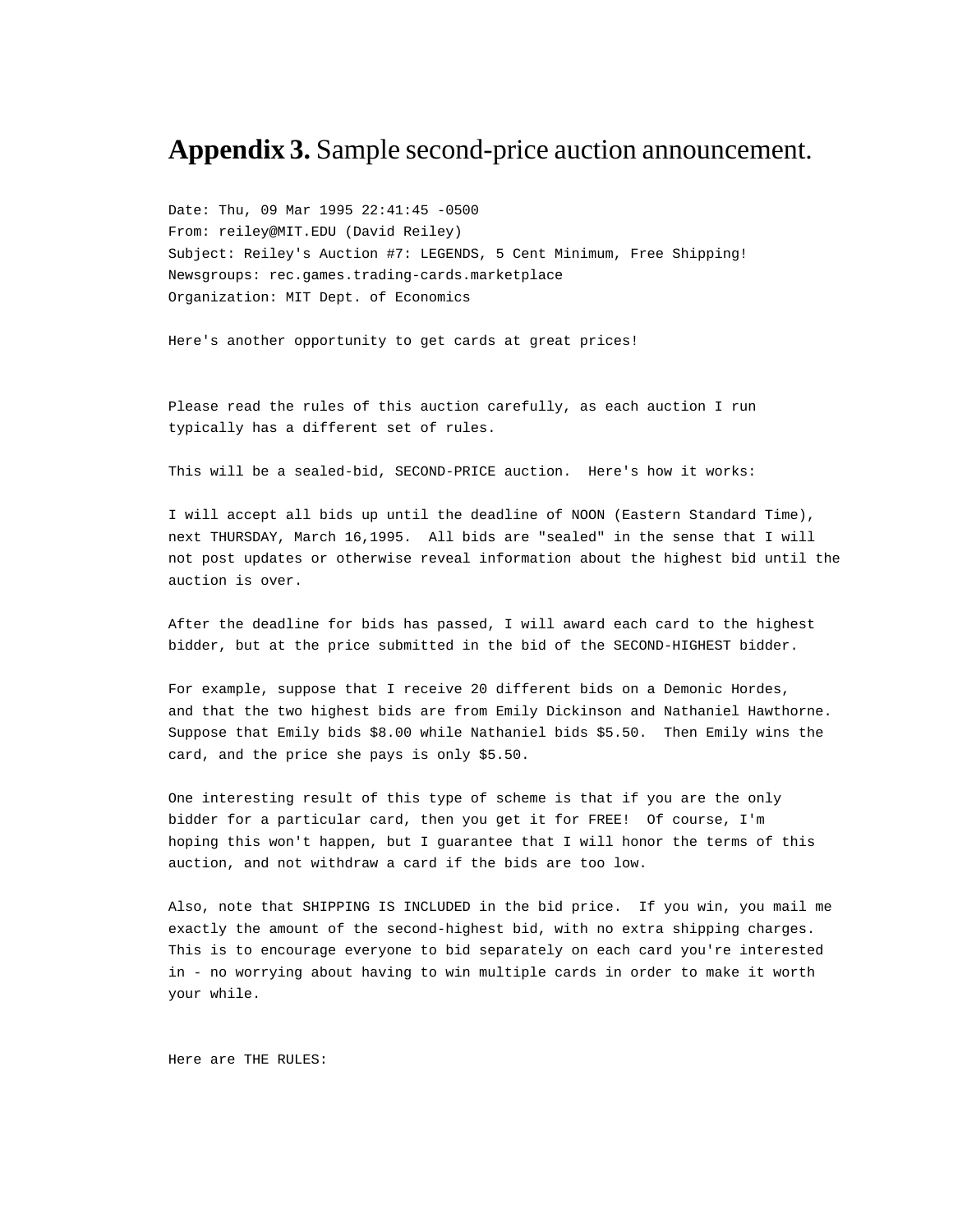1. Submit bids via email to <reiley@mit.edu>. Make sure that the subject line of your email contains the phrase "Auction #7". (Simply using the "reply" command on most mail and news programs should work just fine.) If your message does not contain this text in the subject line, your message will be discarded.

2. In your email message, please put each of your bids on a separate line of text. Each bid line should be in the following format: the 3-digit identification number of the card you're bidding on, immediately followed by a right parenthesis, and then the amount of your bid in dollars and cents (such as 1.00). For example:

 305) 2.00 306) 0.65

Including extra information on the bid line is okay, too. Such extra information might include email quote marks (such as the greater-than symbol), the card name, condition, etc. You may include anything that makes bidding easier for you, EXCEPT that your bid amount should be the only price-formatted number which appears on that line. In other words, no other number containing a decimal point should appear on that line.

For example, the following are also perfectly valid bids:

 > 305) Ghosts of the Damned U1 Blk M 2.00 > 306) Demonic Torment 0.65

Bids that do not conform to these rules will be discarded. Here are examples of INVALID bids:

>305) Ghosts of the Damned \$2 [no decimal point] 306 ) Demonic Torment 0.65 [space between the 6 and the right parenthesis]

3. All bids must be multiples of a nickel (\$0.05), in US currency.

4. The auction closes on Thursday, March 16 at noon (EST). Any bids received after that time will be ignored. All cards receiving a bid of at least one cent will be sold at that point to the highest bidder. In the case of a tie, the winner will be the first person to have posted a bid of the high amount.

5. The winning bidder will be notified by email, and will be asked to pay not the amount of her own bid, but the amount of the second-highest bid. Payment should be made by US check or money order.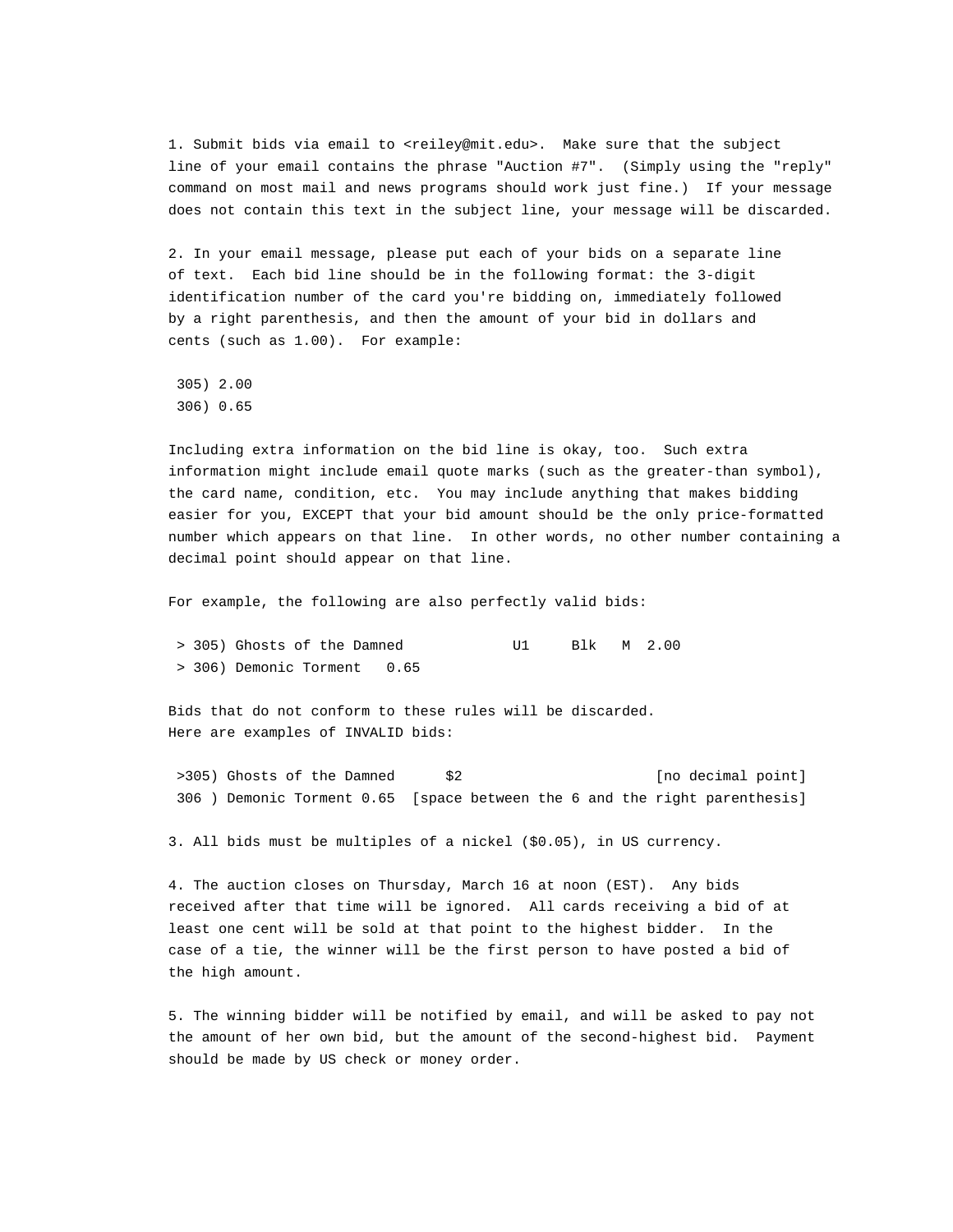6. The winning bidder will be notified by email, and will be asked to pay the amount of his/her bid via US check or money order.

7. This payment will include free shipping within the United States, via first class mail. The cards will be wrapped in plastic sheaths and packed in cardboard for protection. All cards will be shipped within one week after the receipt of payment.

8. While this is a real auction for real cards, you should know that I plan to use data on the bids in this auction for economic research. In no case will individual bidders be identified in this research; anonymity will be preserved. By bidding in this auction, you indicate your consent to have your bid be used in economic research. If you do not approve of this, you have the right not to participate in this auction. Should you have any questions or concerns about the use of data from this auction in academic research, please contact the chair of the COUHES committee at MIT by phone at 617-253-6787.

That's it! Enjoy the auction. Again, I'm quite serious about the fact that every card will be sold to the highest bidder, no matter how small the bid.

Good luck, and thanks for participating!

Here is the LIST OF CARDS:

| ID | Card Name                         | Rarity Color Cond |     |    |
|----|-----------------------------------|-------------------|-----|----|
|    | 701) Adventurers' Guildhouse      | U1                | Lnd | ΝM |
|    | 702) Cathedral of Serra           | U1                | Lnd | ΝM |
|    | 703) Seafarers' Ouay              | U1                | Lnd | ΝM |
|    | 704) The Tabernacle at Pendrell R |                   | Lnd | M  |
|    |                                   |                   |     |    |
|    | 784) Sol'kanar the Swamp King     | R                 | Gld | М  |
|    | 785) Tetsuo Umezawa               | R                 | Gld | М  |

END OF LIST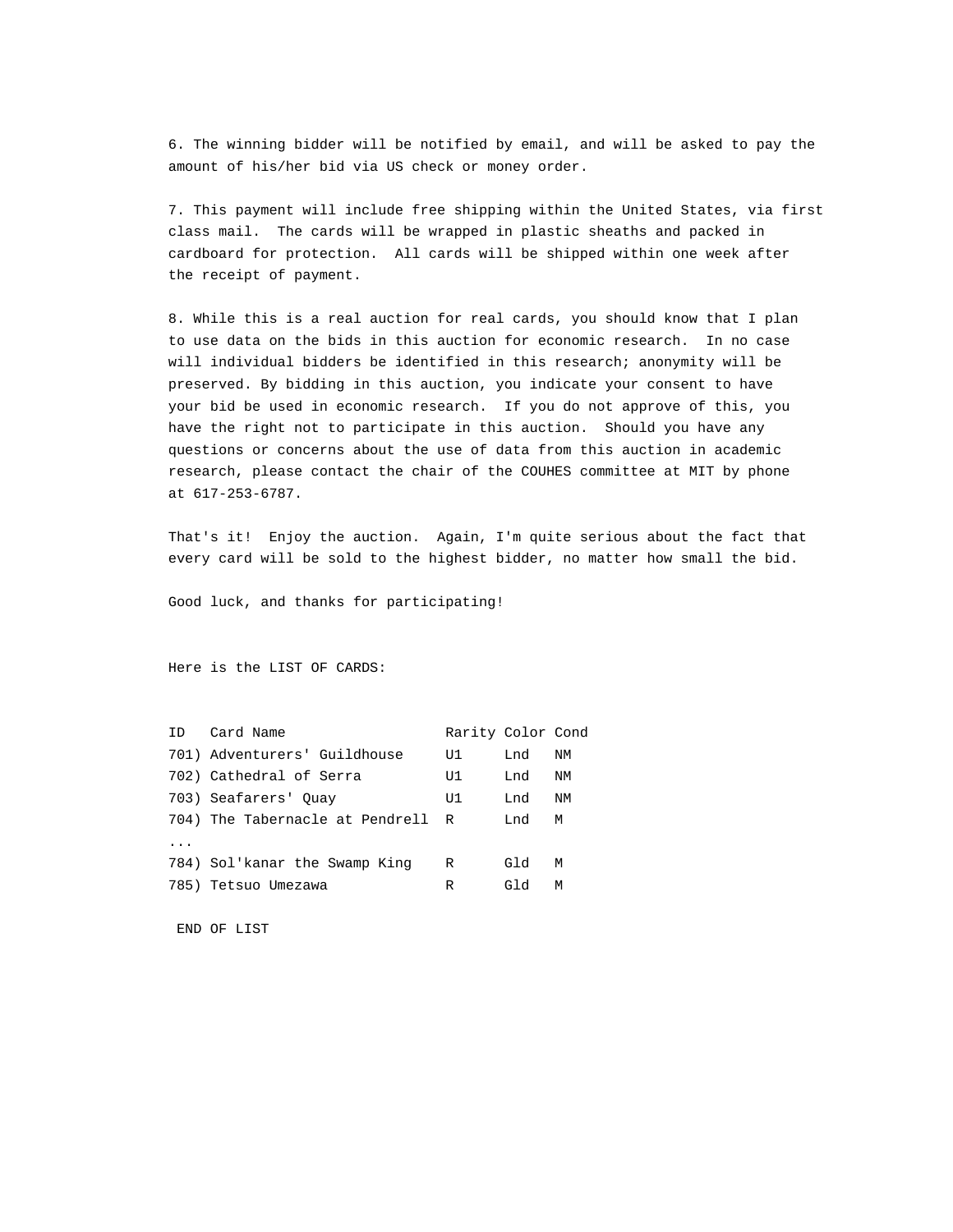## **Appendix 4.** Sample English auction update.

Date: Sat, 03 Jun 1995 17:13:10 -0400 From: reiley@MIT.EDU (David Reiley) To: reiley@MIT.EDU (David Reiley) Subject: Reiley's Auction #13: Whi/Gld LEGENDS, 5 Cent Min, Free Shipping! Newsgroups: rec.games.trading-cards.marketplace

[Note: If you are done bidding in this auction, you may email me to ask me to remove you from the mailing list. If you've won cards, I will also send you your final bill.]

Please read the rules of this auction carefully, as each auction I run typically has a different set of rules.

This will be a standard, English-style ("Going, Going, Gone!") auction.

There will be updates posted daily, but they will be mailed only to people who bid or who ask specifically to be added to the mailing list for this particular auction.

Note that SHIPPING IS INCLUDED in the bid price. If you win, you mail me exactly the amount of your bid, with no extra charges. You don't have to worry about having to win multiple cards in order to make the auction worth your while.

Here are THE RULES:

1. Submit bids via email to <reiley@mit.edu>. Make sure that the subject line of your email contains the phrase "Auction #13". (Simply using the "reply" command on most mail and news programs should work just fine.) If your message does not contain this text in the subject line, your message will be discarded.

2. In your email message, please put each of your bids on a separate line of text. Each bid line should be in the following format: the 3-digit identification number of the card you're bidding on, immediately followed by a right parenthesis, and then the amount of your bid in dollars and cents (such as 1.00). For example:

 305) 2.00 306) 0.65

Including extra information on the bid line is okay, too. Such extra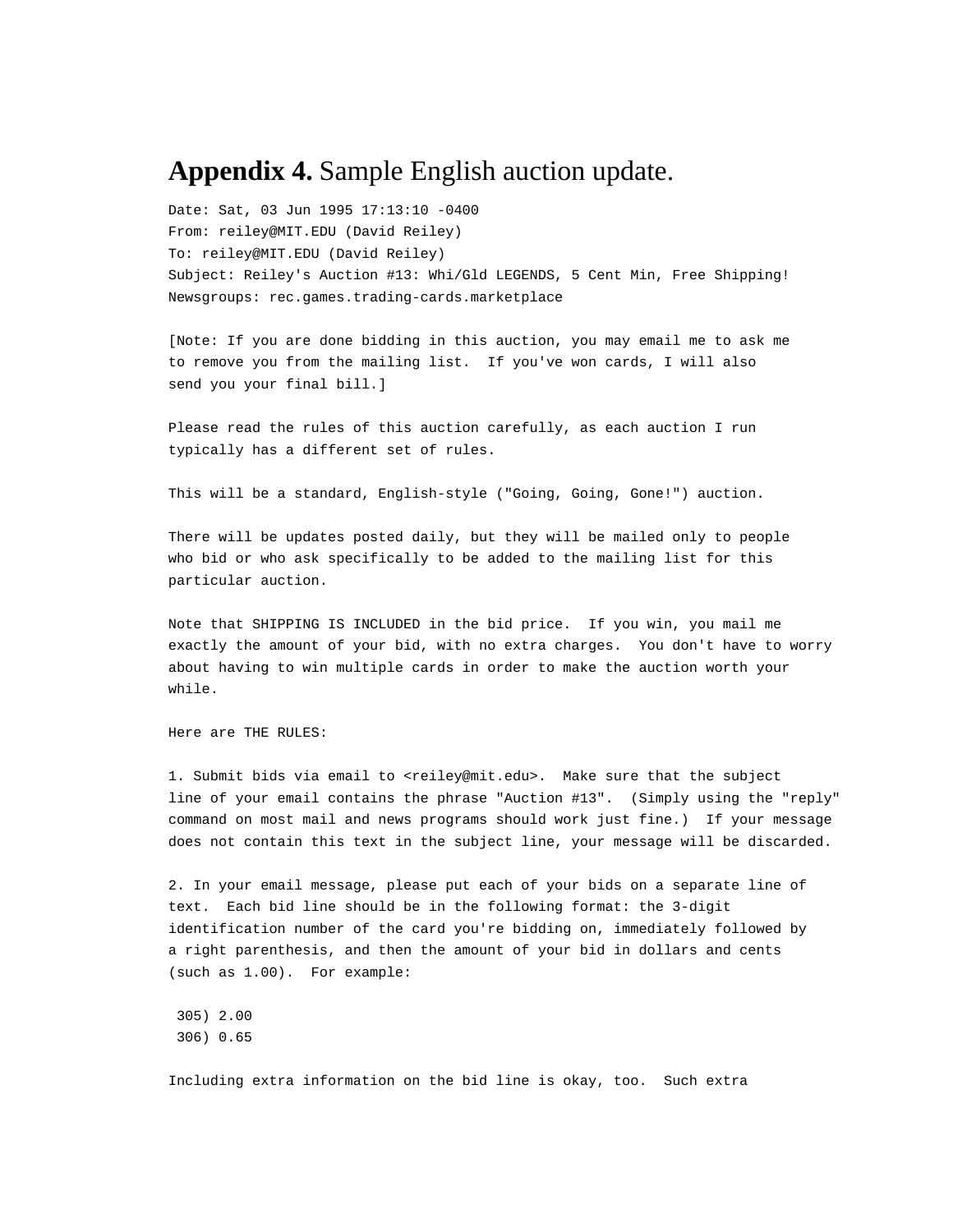information might include email quote marks (such as the greater-than symbol), the card name, condition, etc. You may include anything that makes bidding easier for you, EXCEPT that your bid amount should be the only price-formatted number which appears on that line. This means, for example, that you should make sure to delete the previous high bid, so that your own bid is the only number containing a decimal point on that line.

For example, the following are also perfectly valid bids:

 > 305) Ghosts of the Damned U1 Blk M 2.00 > 306) Demonic Torment 0.65

Bids that do not conform to these rules will be discarded. Here are examples of INVALID bids:

>305) Ghosts of the Damned  $$2$  [no decimal point] 306 ) Demonic Torment 0.65 [space between the 6 and the right parenthesis]

3. All bids must be in US currency, and must also satisfy the following:

 a. Bids under 1 dollar must be even multiples of a nickel (\$0.05). b. Bids from 1 to 5 dollars must be even multiples of a dime (\$0.10). c. Bids from 5 to 10 dollars must be even multiples of a quarter (\$0.25). d. Bids from 10 to 20 dollars must be even multiples of a 50 cents (\$0.50). e. Bids over 20 dollars must be even multiples of a dollar (\$1.00).

4. If you wish me to keep your name confidential, please send me a nickname by which I can refer to you in updates when you are the highest bidder on a card. You need only do this for me once, and I will use the same nickname in subsequent auctions I hold. If you do not send me a nickname, I will identify you in updates by your name but not your full email address.

5. I will post an update of the high bids once per day to the newsgroup <rec.games.trading-cards.marketplace>. In addition, I will email a copy of this update to each participating bidder.

6. If a card's bid has not been raised in the past day, I will mark it Going Once (!) in the update. If it has not been raised in the past 2 days, I will mark it Going Twice (!!). If it has not been raised in the past 3 days, the card will be marked SOLD! In the case of tie bids, the winner will be the first person to have mailed the winning bid.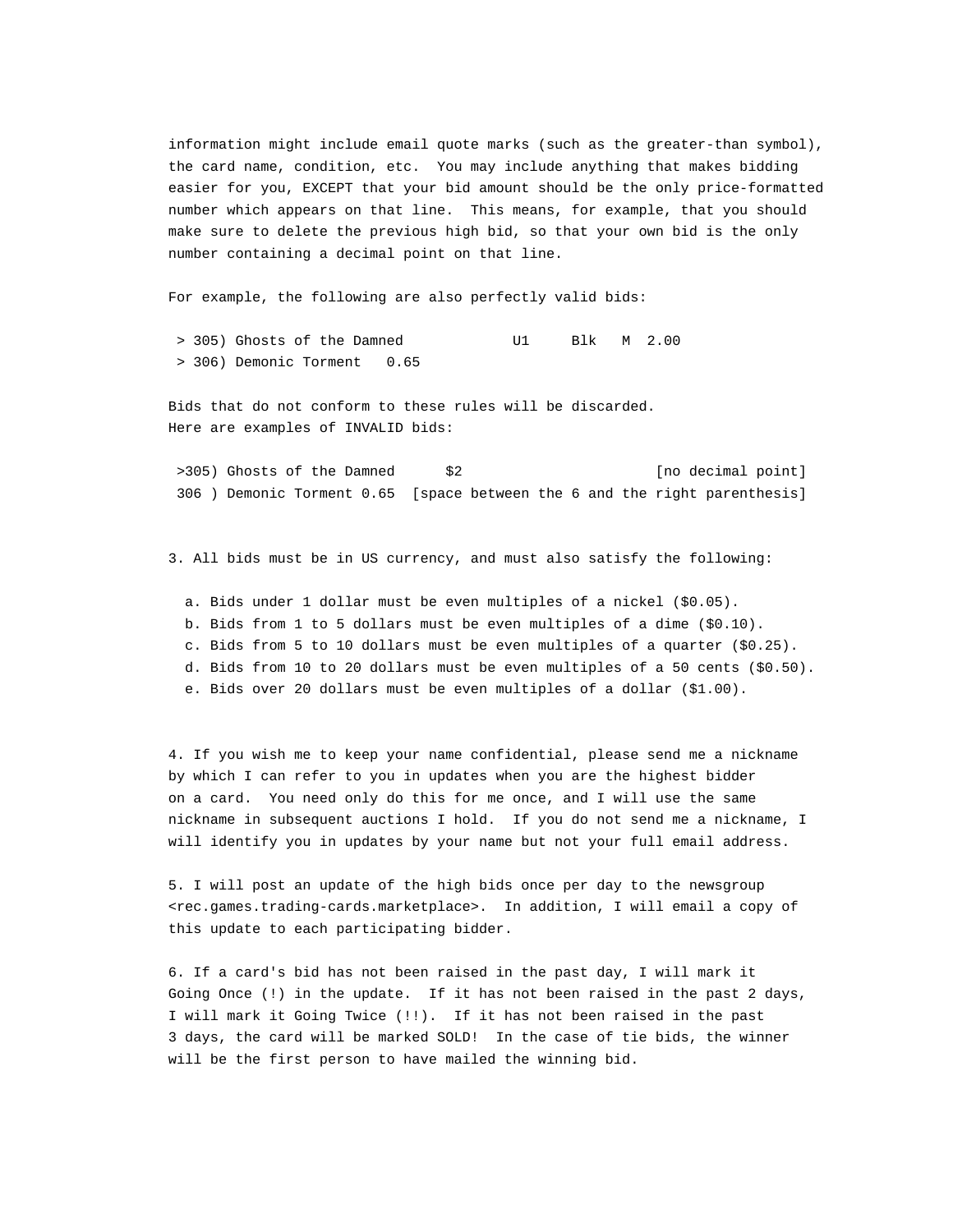7. The winning bidder of each card will be notified by email, and will be asked to pay the amount due via US check or money order.

8. Payment of the winning bid will include free shipping within the United States, via first class mail. The cards will be wrapped in plastic sheaths and packed in cardboard for protection. All cards will be shipped within one week after receipt of payment.

9. While this is a real auction for real cards, you should know that I plan to use data on the bids in this auction for economic research. In no case will individual bidders be identified in this research; anonymity will be preserved. By bidding in this auction, you indicate your consent to have your bid be used in economic research. If you do not approve of this, you have the right not to participate in this auction. Should you have any questions or concerns about the use of data from this auction in academic research, please contact the chair of the COUHES committee at MIT by phone at 617-253-6787.

That's it! Enjoy the auction. Thanks for participating!

| Card Name                      |                |     |   |             | Rarity Color Cond Bid Status Bidder |          |
|--------------------------------|----------------|-----|---|-------------|-------------------------------------|----------|
| 304) Angelic Voices            | $\mathbb{R}$   | Whi | M | 14.50       |                                     | michele  |
| 328) Moat                      | $\mathbb{R}$   | Whi | M | 17.50       |                                     | michele  |
| 330) Petra Sphinx              | R              | Whi | M | 7.50        |                                     | michele  |
| 338) Spiritual Sanctuary       | $\mathbb{R}$   | Whi | М | $7.00$ !    |                                     | cdaveb   |
| 351) Bartel Runeaxe            | R              | Gld | M | 8.00        |                                     | michele  |
| 371) Livonya Silone            | R              | Gld | M | $8.25$ !    |                                     | michele  |
| 374) Nebuchadnezzar            | $\mathbb{R}$   | Gld | М | 13.00       |                                     | michele  |
| 301) Akron Legionnaire         | R              | Whi | M |             | 7.50 SOLD!                          | meh1     |
| 302) Alabaster Potion          | C <sub>2</sub> | Whi | M |             | $0.10$ SOLD!                        | ristvan  |
| 303) Amrou Kithkin             | C <sub>2</sub> | Whi | M |             | $0.05$ SOLD!                        | jbb      |
| 305) Cleanse                   | R              | Whi | M | 11.00 SOLD! |                                     | ent      |
| 306) Clergy of the Holy Nimbus | C <sub>2</sub> | Whi | M |             | $0.15$ SOLD!                        | jpp      |
| 307) D'Avenant Archer          | C <sub>2</sub> | Whi | M |             | $0.50$ SOLD!                        | winston  |
| 308) Divine Intervention       | R              | Whi | M |             | 5.00 SOLD!                          | ent      |
| 309) Divine Offering           | C <sub>2</sub> | Whi | M |             | $0.50$ SOLD!                        | daleg    |
| 310) Divine Transformation     | $\mathbb{R}$   | Whi | M |             | 5.50 SOLD!                          | gkearney |
| 311) Elder Land Wurm           | R              | Whi | M |             | 5.00 SOLD!                          | snook    |
| 312) Enchanted Being           | C1             | Whi | M |             | $0.50$ SOLD!                        | winston  |
| 313) Equinox                   | C1             | Whi | M |             | 1.50 SOLD!                          | daleg    |
| 314) Fortified Area            | U1             | Whi | M |             | $0.80$ SOLD!                        | ristvan  |

Here is the LIST OF CARDS. All are from the LEGENDS expansion set: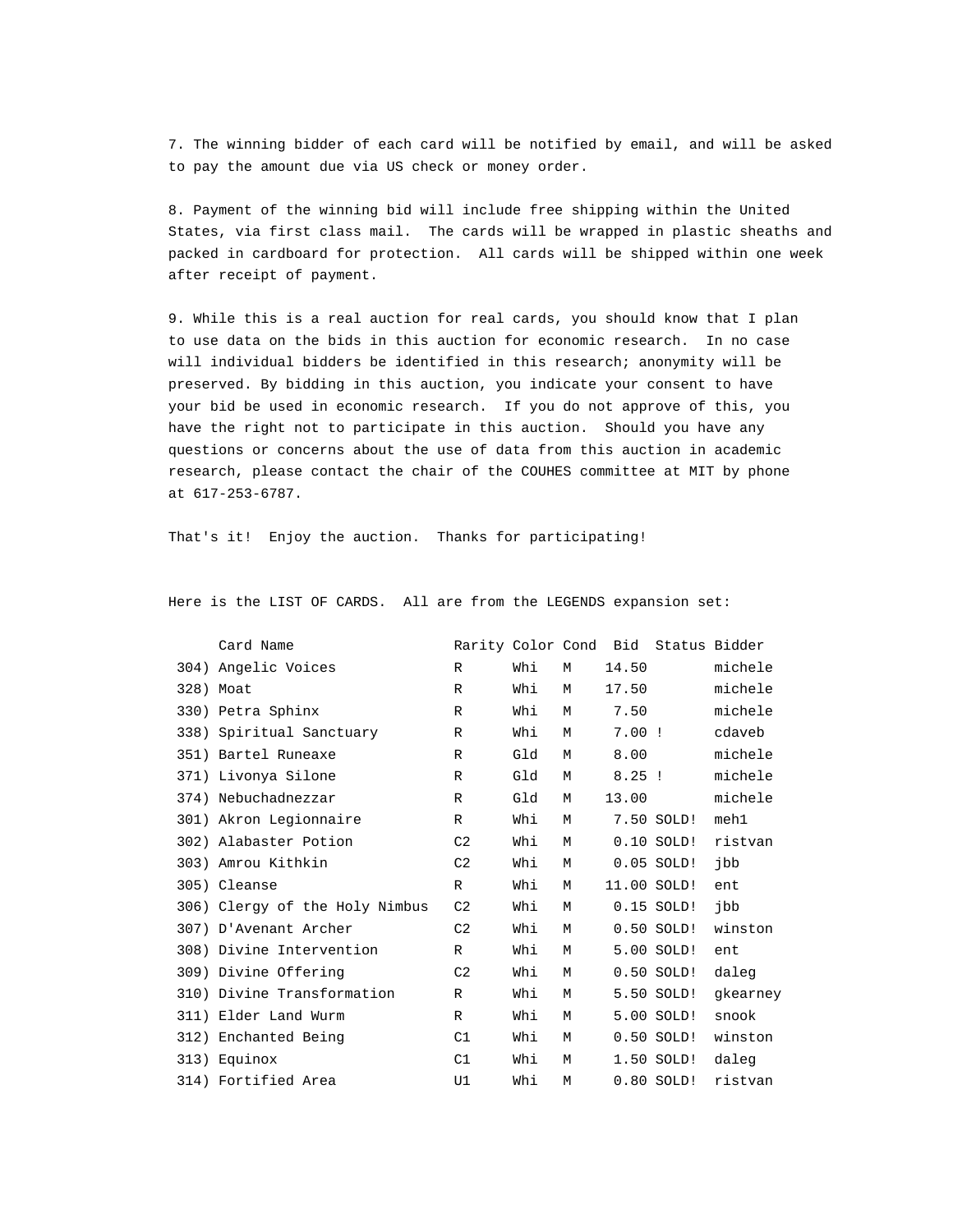| 315) Glyph of Life                 | C <sub>2</sub> | Whi | М |             | $0.15$ SOLD! | mabehr   |
|------------------------------------|----------------|-----|---|-------------|--------------|----------|
| 316) Great Defender                | U1             | Whi | М |             | $1.00$ SOLD! | hunt     |
| 317) Great Wall                    | U1             | Whi | М |             | $0.50$ SOLD! | ristvan  |
| 318) Greater Realm of Preservat    | U1             | Whi | М |             | $6.00$ SOLD! | daleg    |
| 319) Heaven's Gate                 | U1             | Whi | М |             | 1.50 SOLD!   | gkearney |
| 320) Holy Day                      | C1             | Whi | М |             | $0.75$ SOLD! | winston  |
| 321) Indestructible Aura           | C <sub>2</sub> | Whi | М |             | $0.15$ SOLD! | hunt     |
| 322) Infinite Authority            | R              | Whi | М |             | 7.25 SOLD!   | michele  |
| 323) Ivory Guardians               | U1             | Whi | М |             | 2.10 SOLD!   | ristvan  |
| 324) Keepers of the Faith          | C <sub>2</sub> | Whi | М |             | $0.25$ SOLD! | jbb      |
| 325) Kismet                        | U1             | Whi | М |             | 3.50 SOLD!   | daleg    |
| 326) Land Tax                      | U1             | Whi | М |             | 5.50 SOLD!   | daleg    |
| 327) Lifeblood                     | R              | Whi | М |             | 9.00 SOLD!   | meh1     |
| 329) Osai Vultures                 | C1             | Whi | М |             | $0.25$ SOLD! | hunt     |
| 331) Presence of the Master        | U1             | Whi | М |             | 3.00 SOLD!   | gkearney |
| 332) Rapid Fire                    | R              | Whi | М |             | 5.00 SOLD!   | ristvan  |
| 333) Remove Enchantments           | C1             | Whi | М |             | 2.00 SOLD!   | daleg    |
| 334) Righteous Avengers            | U1             | Whi | М |             | 1.60 SOLD!   | gkearney |
| 335) Seeker                        | U1             | Whi | М |             | 1.50 SOLD!   | hunt     |
| 336) Shield Wall                   | U1             | Whi | М |             | 1.00 SOLD!   | ent      |
| 337) Spirit Link                   | U1             | Whi | М |             | 5.00 SOLD!   | daleg    |
| 339) Thunder Spirit                | R              | Whi | М |             | 19.50 SOLD!  | michele  |
| 340) Tundra Wolves                 | C <sub>2</sub> | Whi | М |             | $0.10$ SOLD! | ristvan  |
| 341) Visions                       | U1             | Whi | М |             | 1.60 SOLD!   | gkearney |
| 342) Wall of Caltrops              | C1             | Whi | М |             | $0.20$ SOLD! | ristvan  |
| 343) Wall of Light                 | U1             | Whi | М |             | 1.60 SOLD!   | ristvan  |
| 344) White Common Set (15 cards) C |                | Whi | М |             | 3.80 SOLD!   | jbb      |
| 345) Adun Oakenshield              | R              | Gld | М |             | 9.00 SOLD!   | gkearney |
| 346) Angus Mackenzie               | R              | Gld | М |             | 8.00 SOLD!   | gkearney |
| 347) Arcades Sabboth               | R              | Gld | М |             | 18.00 SOLD!  | ent      |
| 348) Axelrod Gunnarson             | R              | Gld | М |             | 7.75 SOLD!   | cdaveb   |
| 349) Ayesha Tanaka                 | R              | Gld | М |             | 6.00 SOLD!   | ent      |
| 350) Barktooth Warbeard            | U1             | Gld | Μ |             | 3.50 SOLD!   | daleg    |
| 352) Boris Devilboon               | R              | Gld | Μ |             | 8.75 SOLD!   | jbb      |
| 353) Chromium                      | R              | Gld | Μ |             | 20.00 SOLD!  | ent      |
| 354) Dakkon Blackblade             | R              | Gld | М |             | 21.00 SOLD!  | cdaveb   |
| 355) Gabriel Angelfire             | R              | Gld | М |             | 9.00 SOLD!   | cdaveb   |
| 356) Gosta Dirk                    | R              | Gld | М |             | 6.50 SOLD!   | ent      |
| 357) Gwendlyn Di Corci             | R              | Gld | Μ |             | 9.00 SOLD!   | ent      |
| 358) Halfdane                      | R              | Gld | Μ | 10.00 SOLD! |              | meh1     |
| 359) Hazezon Tamar                 | R              | Gld | М | 10.00 SOLD! |              | ent      |
| 360) Hunding Gjornersen            | U1             | Gld | М |             | 3.50 SOLD!   | daleg    |
| 361) Jacques le Vert               | R              | Gld | Μ |             | 8.25 SOLD!   | inahsohn |
| 362) Jasmine Boreal                | U1             | Gld | Μ |             | 3.00 SOLD!   | winston  |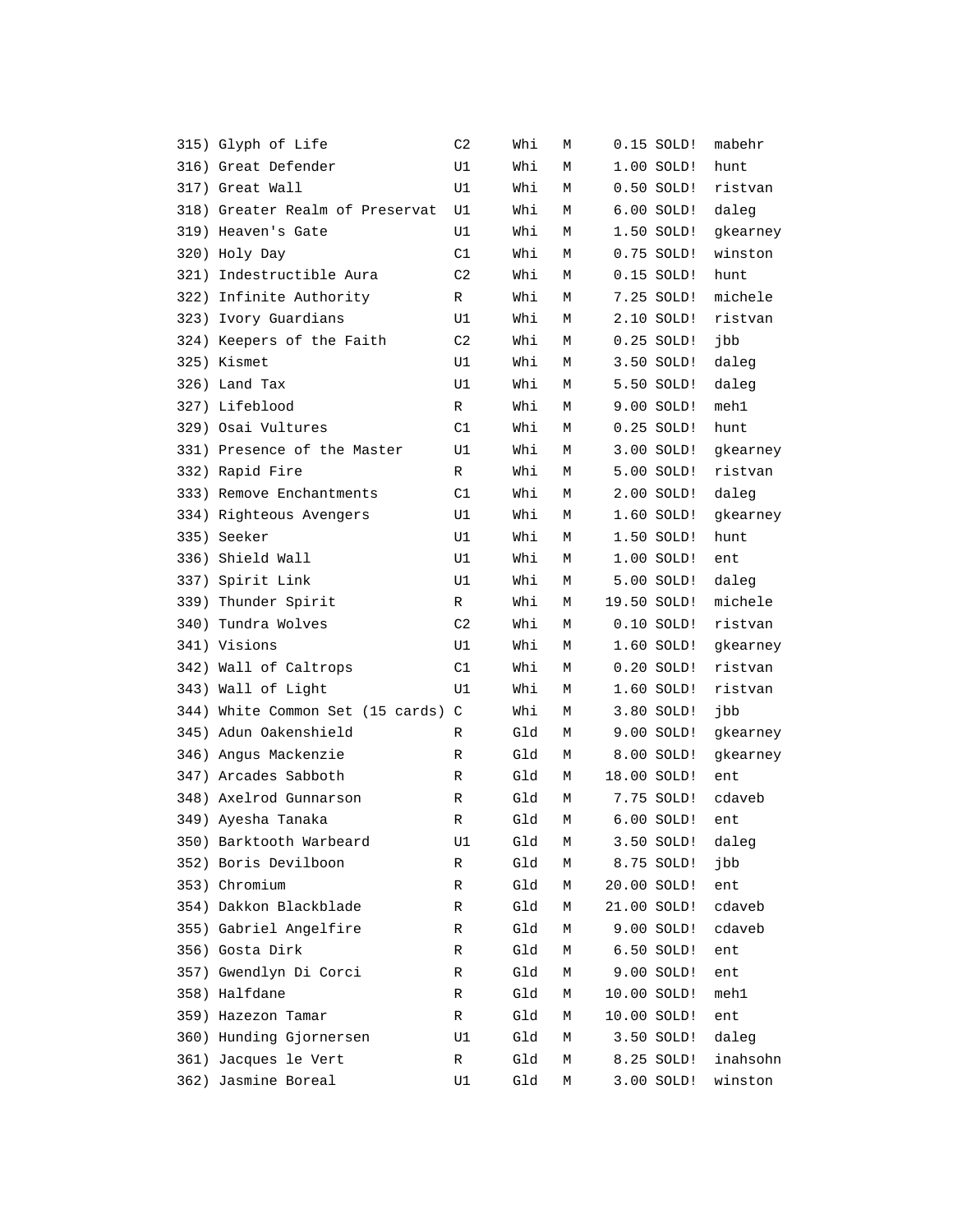|  | 363) Jedit Ojanen               | U1           | Gld | М  | 3.00 SOLD!   | winston       |
|--|---------------------------------|--------------|-----|----|--------------|---------------|
|  | 364) Jerrard of the Closed Fist | U1           | Gld | М  | $3.00$ SOLD! | winston       |
|  | 365) Johan                      | R            | Gld | М  | 15.00 SOLD!  | meh1          |
|  | 366) Kasimir the Lone Wolf      | U1           | Gld | М  | 3.00 SOLD!   | winston       |
|  | 367) Kei Takahashi              | R            | Gld | М  | 7.00 SOLD!   | ent           |
|  | 368) Lady Caleria               | R            | Gld | М  | 7.50 SOLD!   | hunt          |
|  | 369) Lady Evangela              | $\mathbb{R}$ | Gld | M  | 7.00 SOLD!   | ent           |
|  | 370) Lady Orca                  | U1           | Gld | М  | 3.00 SOLD!   | winston       |
|  | 372) Lord Magnus                | U1           | Gld | М  | 3.00 SOLD!   | winston       |
|  | 373) Marhault Elsdragon         | U1           | Gld | М  | 3.00 SOLD!   | winston       |
|  | 375) Nicol Bolas                | R            | Gld | М  | 21.00 SOLD!  | gkearney      |
|  | 376) Palladia-Mors              | R            | Gld | М  | 20.00 SOLD!  | ent           |
|  | 377) Pavel Maliki               | U1           | Gld | М  | 3.00 SOLD!   | winston       |
|  | 378) Princess Lucrezia          | U1           | Gld | М  | 3.00 SOLD!   | winston       |
|  | 379) Ragnar                     | R            | Gld | М  | 7.00 SOLD!   | ent           |
|  | 380) Ramirez DePietro           | U1           | Gld | M  | 3.00 SOLD!   | ent           |
|  | 381) Ramses Overdark            | R            | Gld | М  | 9.50 SOLD!   | michele       |
|  | 382) Rasputin Dreamweaver       | R            | Gld | М  | 7.25 SOLD!   | gkearney      |
|  | 383) Riven Turnbull             | U1           | Gld | М  | 3.50 SOLD!   | daleg         |
|  | 384) Rohgahh of Kher Keep       | R            | Gld | М  | 8.50 SOLD!   | cdaveb        |
|  | 385) Rubinia Soulsinger         | R            | Gld | М  | 13.00 SOLD!  | cdaveb        |
|  | 386) Sir Shandlar of Eberyn     | U1           | Gld | М  | 3.50 SOLD!   | daleg         |
|  | 387) Sivitri Scarzam            | U1           | Gld | М  | 8.00 SOLD!   | winston       |
|  | 388) Sol'kanar the Swamp King   | R            | Gld | М  | 15.00 SOLD!  | matthew.sojka |
|  | 389) Stangg                     | R            | Gld | М  | 8.00 SOLD!   | meh1          |
|  | 390) Sunastian Falconer         | U1           | Gld | М  | 4.00 SOLD!   | winston       |
|  | 391) Tetsuo Umezawa             | R            | Gld | М  | 9.50 SOLD!   | tfgiord       |
|  | 392) The Lady of the Mountain   | U1           | Gld | М  | 3.50 SOLD!   | daleg         |
|  | 393) Tobias Andrion             | U1           | Gld | М  | 3.50 SOLD!   | daleg         |
|  | 394) Tor Wauki                  | U1           | Gld | М  | 3.50 SOLD!   | daleg         |
|  | 395) Torsten von Ursus          | U1           | Gld | М  | 3.50 SOLD!   | daleg         |
|  | 396) Tuknir Deathlock           | R            | Gld | М  | 8.00 SOLD!   | hutch         |
|  | 397) Ur-Drago                   | R            | Gld | М  | 6.00 SOLD!   | ent           |
|  | 398) Vaevictis Asmadi           | R            | Gld | NM | 21.00 SOLD!  | jbb           |
|  | 399) Xira Arien                 | R            | Gld | М  | 8.00 SOLD!   | cdaveb        |
|  |                                 |              |     |    |              |               |

END OF LIST

Key to Card Types and Conditions:

C = Common C1 = Common (printed once per sheet of commons) C2 = Common (twice as common as C1, printed twice per common sheet)